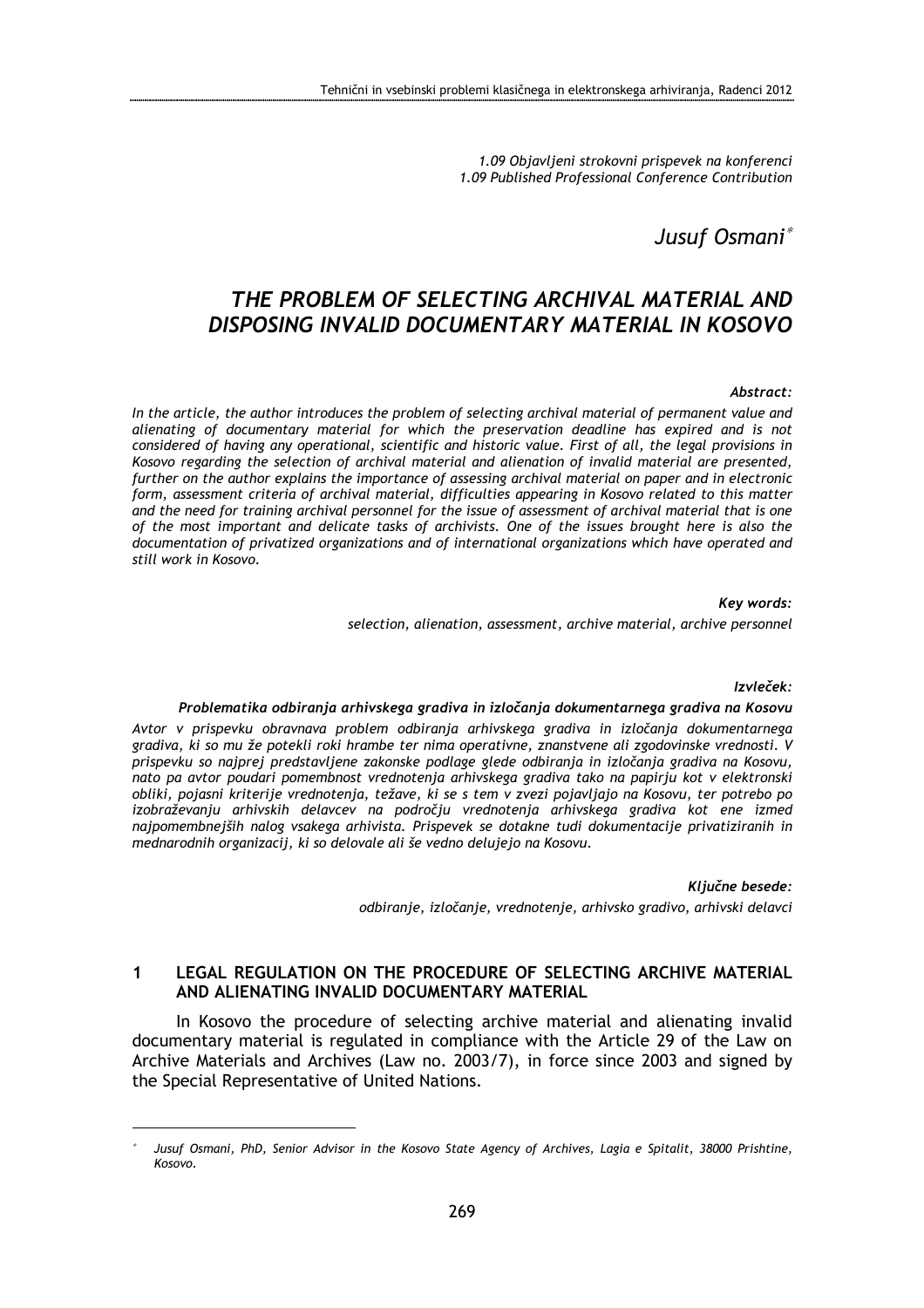Article 9, point 2 of this Law determined that the Government of Kosovo approves the Administrative Instruction for the selection procedure of archive material with permanent value and alienation of the material for which the preservation deadline has expired. This Administrative Instruction no. 08/2007 was approved on 25 June 2007.

By this Law and Administrative Instruction the procedure for selection of the archive material and alienation of invalid registered material is regulated.

### 2 ASSESSMENT OF ARCHIVE MATERIAL

By assessment we understand the entire process of determination and selection of documents, which are a cultural wealth of permanent value, as historic sources and other scientific explorations or they are other means for protection of rights of individuals or states, therefore, in the legal aspect the materials also have an archiving importance.

Taking into account the fact that the contemporary society creates large quantities of written materials, thus it is needed to select for preservation the part which is considered as a cultural good, and what is a source of necessary information for the historical past.

The need for assessment of the documents of creator is permanent, but that is acceptable especially nowadays, taking into account the large quantity of documents, which are created by the contemporary administration, in order to make easier accessible the information from the archive material. Development of the contemporary administration technology and in communication in general has also given a new dimension to this problem. The contemporary technology enables the preservation of archive material by different holders; therefore the assessment problem is becoming more and more complicated.

Assessment of archive material and of documentary material is undoubtedly one of the most important and delicate problems that the archive service faces. The aim of archiving assessment is to gain the maximum amount of information with a minimum quantity of documents.

### 3 ASSESSMENT CRITERIA OF ARCHIVE MATERIAL

Along with the assessment of archive material, criteria, which are implemented in many European and regional countries, were also enforced. Setting the criteria is done by taking into consideration the archive material protection. Until recently certain measures or criteria for archive material assessment have not existed, so this was a task of archive personnel members.

The archival practice in Kosovo mainly applies archive materials assessment criteria which are accepted by worldwide archives, including: Determination of the role and importance of the creator of archive material; Determination of the time and place where the archive material was created; Determination of the protection level and content of the material; Principle of uniqueness and authenticity of the material, respectively the originality of the archive material; Representation of the material – quantity and diversity of information found in the archive material; documents of artistic value or other cultural-historical values etc.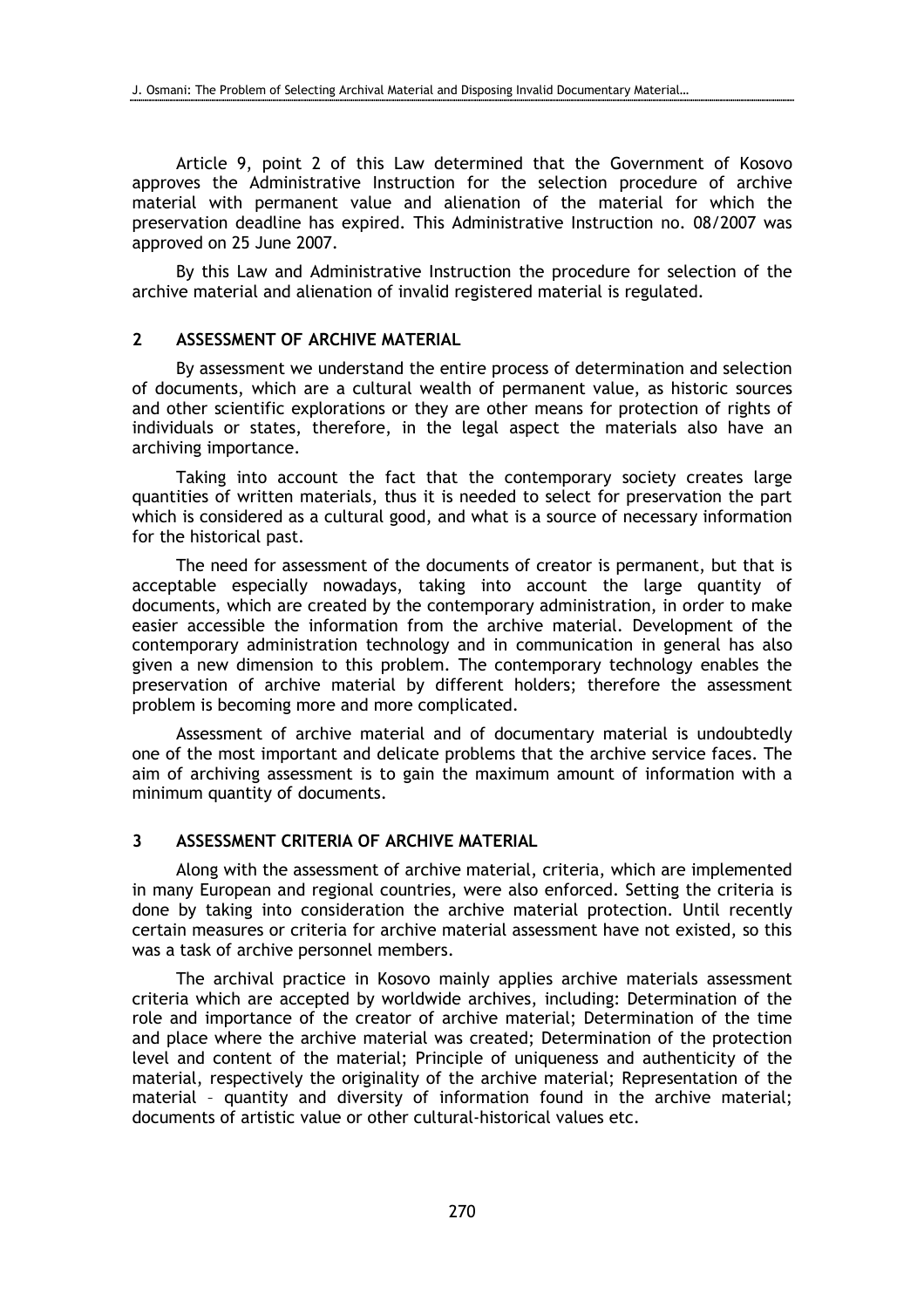These criteria are mainly applicable for paper documents. Whereas for electronic documents, supplementary criteria for further assessment need to be given. Among the assessment criteria technical matters are included as well and are related to readability and transfer into reading apparatuses. This is because of obsolescence of technology, and appearance of new computers and software.

Nowadays, it is clear, and it has been accepted the principle that it is not possible to make an assessment from one document to another, but the assessment has to be done on the level of a certain complex, and that has to be determined with a classification sign or by any other sign.

In regard to assessment of created documents in electronic version, in this direction there has not still been brought any instruction. The Kosovo State Agency of Archives is working to regulate the protection of electronic documents with specific legal provisions, respectively to incorporate into the Law for Archive Materials and Archives.

But, it is important to mention how the assessment criteria must take it into account that documents cannot be assessed by people who do not know the importance of the documents, the structure, organization and activity of the creator of the documents.

# 4 THE PROCEDURE OF ALIENATION AND SELECTION

Alienation is a procedure applied when from a complex case there are separated units deadline of which has expired for preservation. According to the international standard ISO 15489, alienation means the procedure of eliminating or deleting documents, thus their reconstruction is not possible. Whereas selection is done by separating the archive material with historic, scientific and cultural value and alienation of the invalid material, which is not considered to have the quality of archive material.

In the period after the war in Kosovo, when speaking about valorization of the archive material, respectively selection of archive material and alienation of invalid material inherited by the newly formed institutions and the ones continuing to work after them, at a certain period there was not allowed any kind of selection. If any selection has been done, it had to be done under the supervision of archivists from archival institutions in the territory where archives were functional. Later on the Kosovo Archive organized seminars related to the procedure of selection of archive material and alienation of invalid registered material. Regarding this matter the Archive of Kosovo started to draft Orientation Lists of registered material categories with preservation deadlines according to the subject and general lists, which were subsequently distributed to the institutions. Those lists served to the institutions as a help to draft their own lists and to submit them to the competent Archive for giving their consent. The competent Archive would review them and would give comments and suggestions and finally the consent. Based on remarks and suggestions from the Archive, the institution would approve its own list of the registered material with preservation deadlines.

Based on the Lists with preservation deadlines there was done selection of archive material, whereas the invalid documentary material with a committee, consisting of the representative of the competent Archive and with recorded minutes was alienated.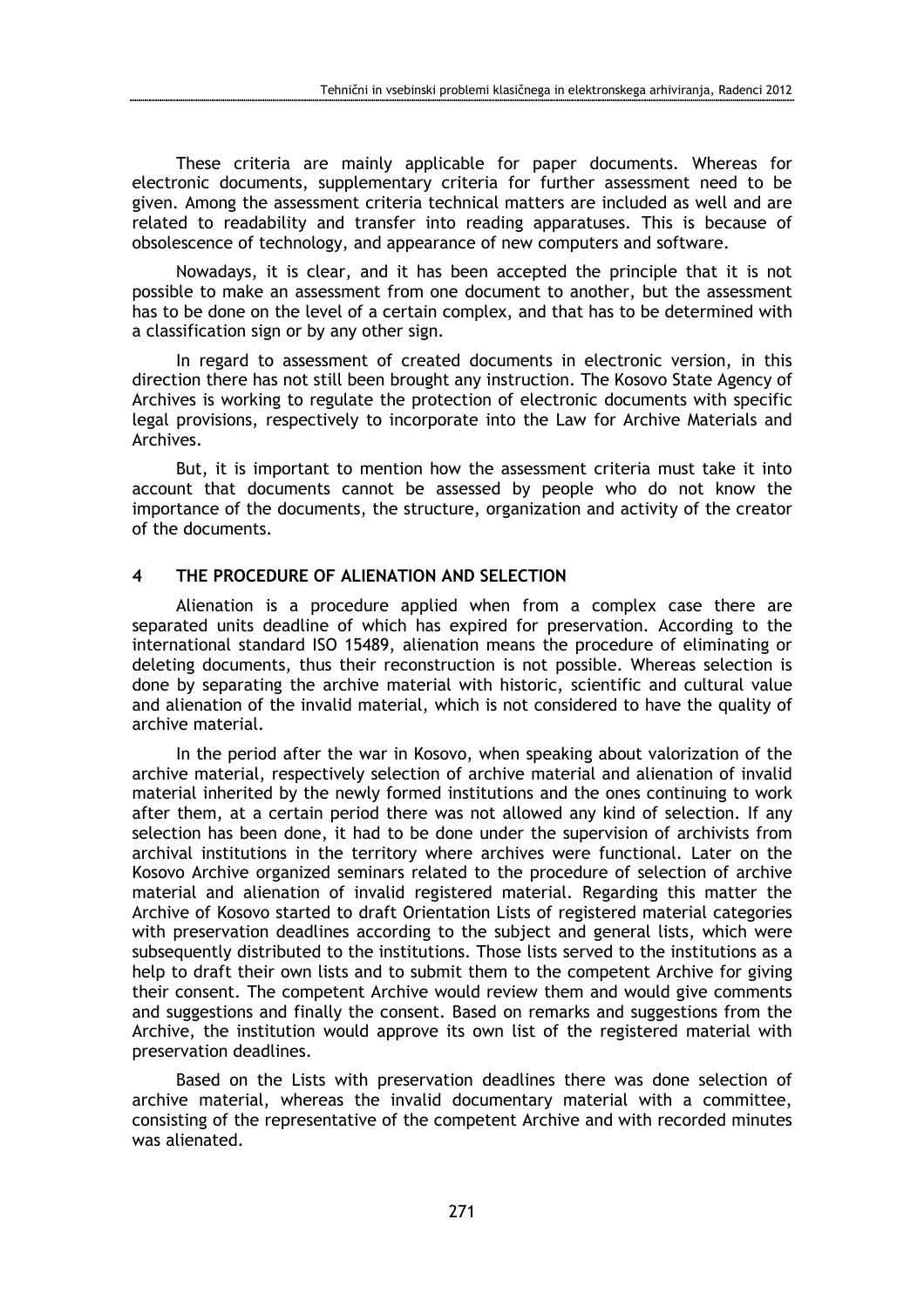In accordance with legal provisions, the creator of the archive material is obliged to regularly implement alienation of the material to which the preservation deadline has expired, latest 5 years from application of the last procedure. Selection procedure and that of alienation is obligatory to be implemented before submitting the material to archive.

Except selection of archive material and alienation of the invalid archive material, that is also done in archive, in the documents that are received as unclassified. This selection and alienation is also done through a certain procedure.

During the transitional process in Kosovo, not long after the war, there began the process of privatization of social enterprises. The institution established for this purpose – Privatization Agency of Kosovo has put the documents of the organizations into a certain place. Those documents have not been given yet to the competent archive. In compliance with legal provisions such documents are not accepted by the Archives unselected, without alienating the invalid registered material and before registering the documents with permanent value for preservation. This Agency does not accept it easily. The Privatization Agency wants to submit the documents to Archive in a very bad condition, unselected.

International institutions have operated in Kosovo. At the beginning they worked at every institution at central level and they also created documents. After passing the competences to local institutions such documentation remained there or was submitted to the State Archive of Kosovo. The central archive of international institutions which operated in Kosovo, which was named UNMIK, still is not handed over to State Archive of Kosovo. There are going on discussions related to this matter, but till now no result has been reached. As for archive documents' selection, as we have not had access there we do not have information about that.

### 5 ARCHIVAL PERSONNEL

After the end of the War in Kosovo in June 1999 the establishment and functioning of new government bodies began and some institutions continued their work and functioned as before. As for the archival personnel in those institutions, and especially in workplaces in archives new employees were hired. At that time many institutions were governed or under supervision of UNMIK administrators. These new personnel members were not experienced and did not have the appropriate knowledge for office management, and they were far from knowledge to assess the archive materials.

Noticing this situation, Kosovo Archive and regional archives of Kosovo began immediately to visit institutions by giving them professional advice and instructions related to official management. In this view there were organized courses several weeks in the premises of Kosovo Archive and there were also organized one or two day seminars in order to train the personnel who worked in archives of Kosovo institutions, in central and local level as well.

Facing a situation with a massive increase of written documents, earlier hard copy and now also in electronic version, the archival personnel and the professional staff who create the archive material face lots of problems, and especially when doing their valorization. For such a job is needed personnel, which is professionally prepared. These personnel have to be permanently trained and updated with the newest novelties of contemporary archive job. As for the assessment of the archive material, in the meeting of International Council of Archives for education of